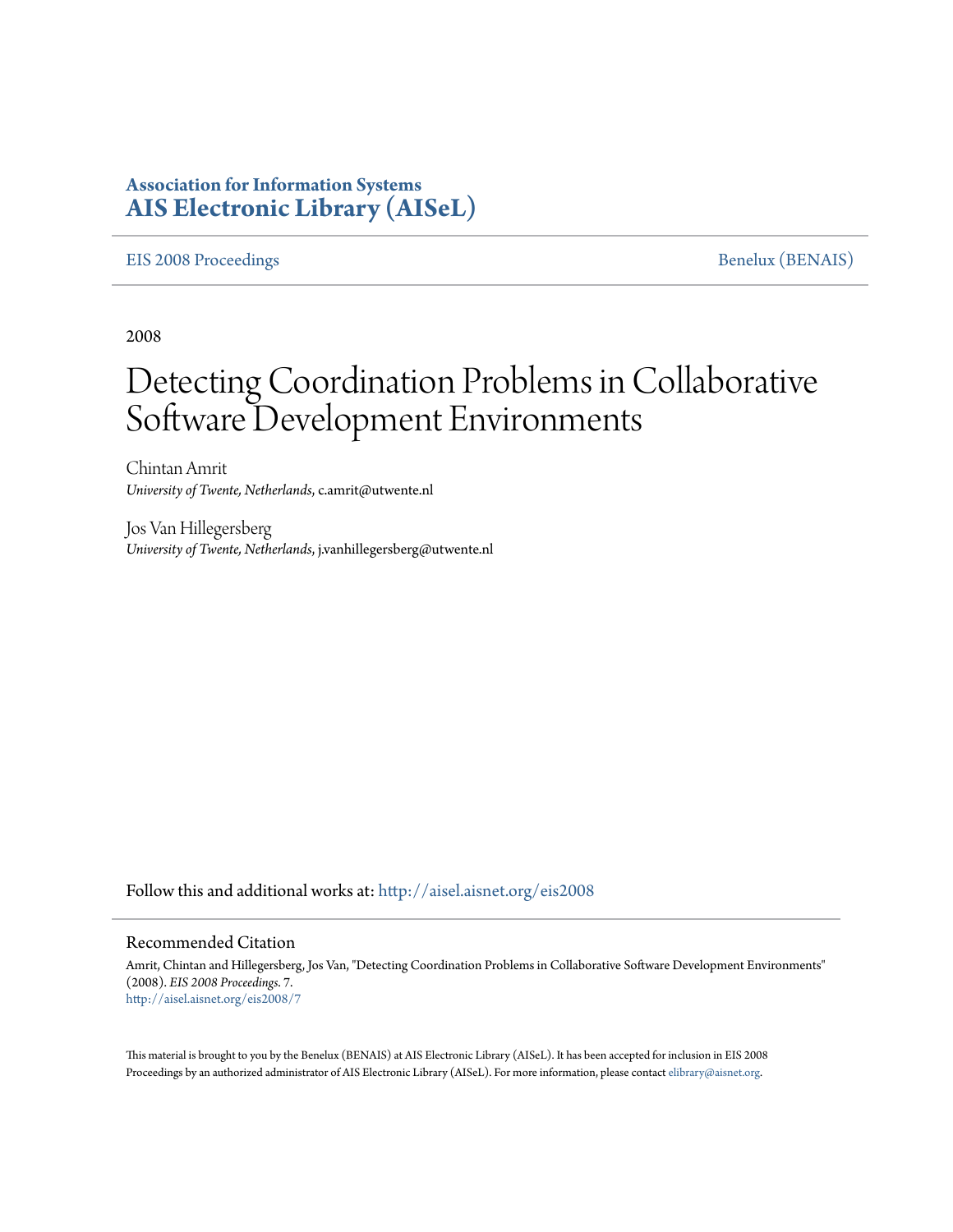## **Detecting Coordination Problems in Collaborative Software Development Environments**

Chintan Amrit and Jos Van Hillegersberg

Department of IS&CM University of Twente, Netherlands {c.amrit, j.vanhillegersberg}[@utwente.nl](mailto:@utwente.nl)

#### **Extended Abstract.**

The classic paper by Conway (1968) states organizations which design systems are constrained to produce designs which are copies of the communication structure of these organizations [1] (this has come to be known as Conway's Law). In other words, if the teams involved in software production have shortcomings in their interpersonal relationships, the resulting technical architecture of the software is likely to be flawed. Since Conway, many researchers have invented various more detailed Process Patterns which describe the preferred relationships between team communication structure (the social network) and technical software architecture. Currently a wide collection of such Process Patterns exist suggesting optimal team compositions and task assignments depending on the modularity of the technical architecture. However, these Process Patterns usually have limited empirical validation and are very hard to implement and monitor in practice. The increasing use of agile methods and globally distributed development have made the implementation and monitoring of Process Patterns even harder. As a result, a software project manager does not know which Process Patterns are suitable to his project and currently has no methods and tools to successfully use Process Patterns. The TESNA project (Technical Social Network Analysis) we report on in this paper addresses these issues. We propose a method and a tool that a project manager can use in order to detect Social Technical Structure Clashes (STSC).

STSC occurs if and when there exists a Socio-Technical Pattern (patterns involving problems related to both the social and technical aspects of the software process) that indicates that the social network of the software development team does not match the technical dependencies within the software architecture under development These STSCs are thus indicative of coordination problems in a software development organization. We claim that continuous and early detection of STSCs can help project managers in monitoring the software development process and enable them to take action whenever a STSC occurs. We test the method and tool in a case study of a small and innovative software product company. The approach is illustrated below in Figure 1. The results of the study show that the method and tool support the project manager to implement Socio-Technical Patterns and use them to redesign the social network and/or technical architecture during development. Surprisingly, even in the relatively small development team that collaborates closely, STSCs occurred that the project manager was astonished by.

**Keywords:** Coordination, Collaborative Software Development, Software Patterns, Project Management